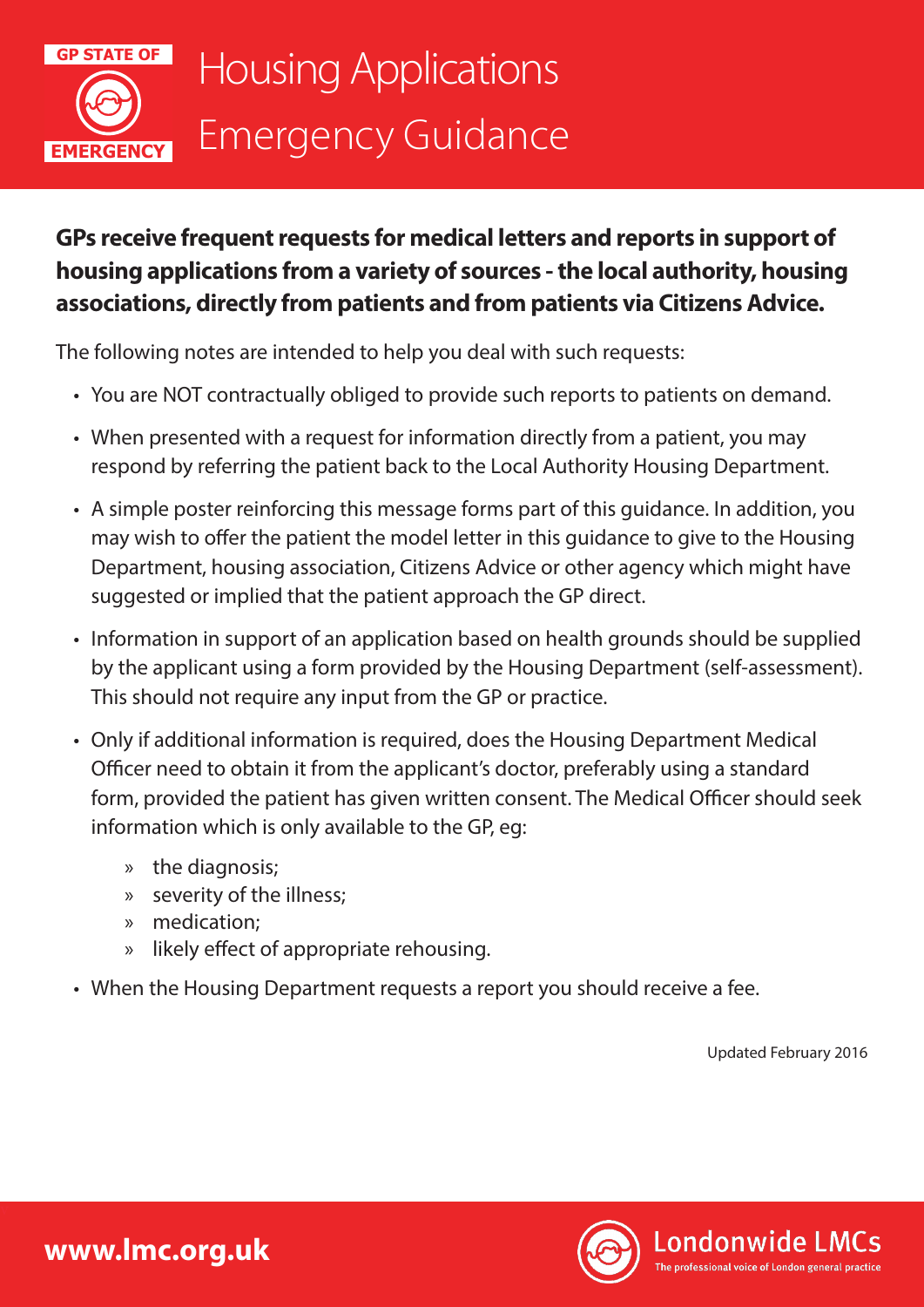## **Appendix A: Letter Template**

Dear Patient,

## **Medical Reports to Social Services and Housing Departments**

Thank you for asking me to help you by supplying a medical report about you. You need to complete a self-assessment form first and this is usually all that is necessary. This form is available from the Council (Local Authority).

If the Council needs to know any further information it may then wish to see confidential information from your medical record or your full medical record. The Local Medical Committee, which represents all NHS general practitioners in the area, has made it clear to the relevant local authorities that GPs will only supply confidential medical information directly to the Local Authority's Medical Officer when asked to do so by the Officer, provided that the patient (or the patient's legal representative) has given written consent.

The Council should therefore contact you asking you or your legal representative to complete a consent form. Once this has been received they will then write directly to your GP enclosing the written consent and asking your GP to supply confidential medical information which may be all or part of the medical record.

There is therefore no need for you to provide the medical report or to ask your GP to provide it. If you are experiencing difficulties because of your refusal to supply a report, do not hesitate to show this letter to the Local Authority Department or Housing Association.

Yours sincerely,

**You can download an editable version of Appendix A [here](http://www.lmc.org.uk/visageimages/guidance/2016/Londonwide%20LMCs-Medical%20Reports%20to%20Social%20Services%20and%20Housing%20Departments.docx).**